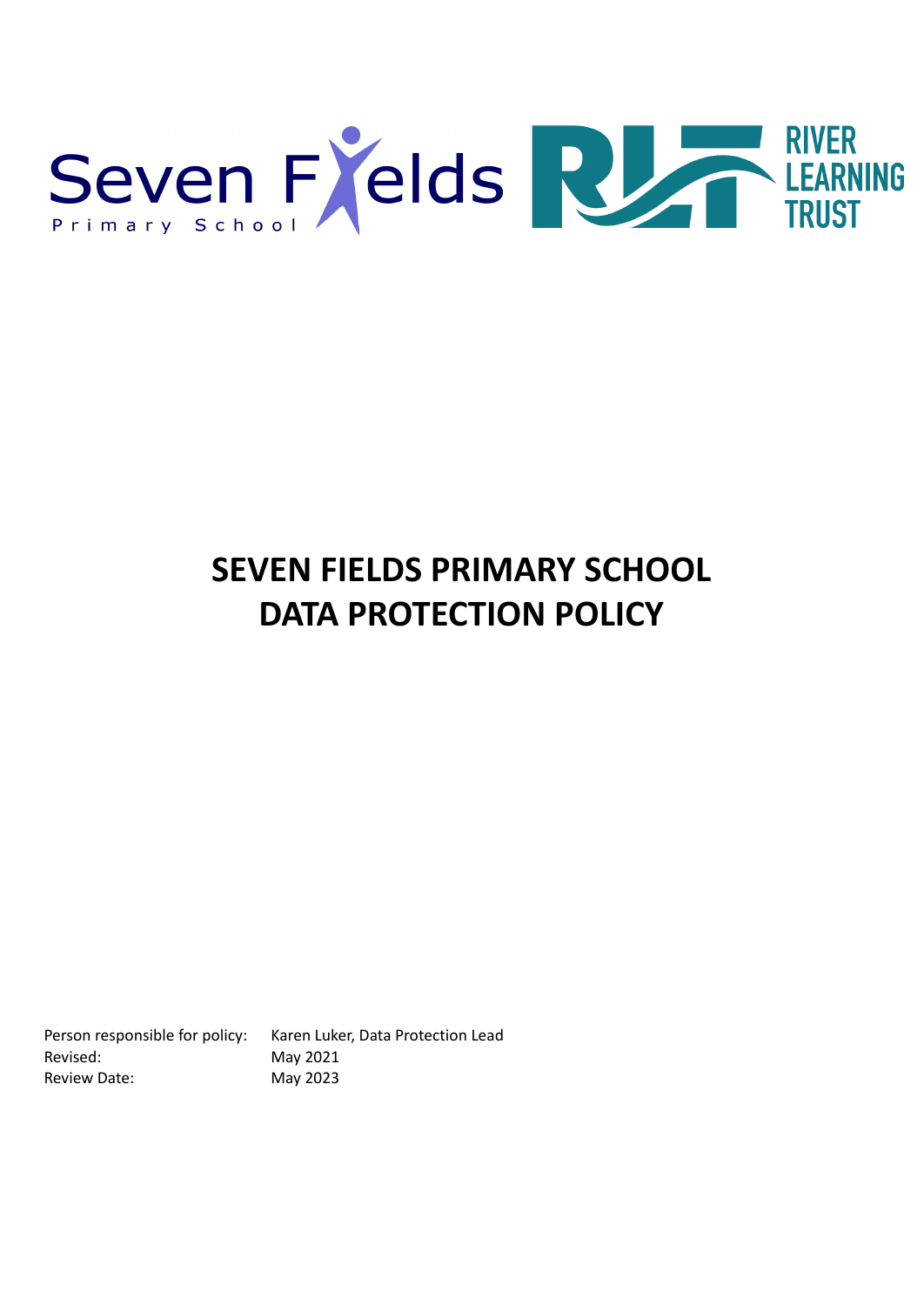# **Contents**

| $1.$ Aims $3$                                                   |    |    |
|-----------------------------------------------------------------|----|----|
| 2. Legislation and guidance                                     | 3  |    |
| 3. Definitions<br>3                                             |    |    |
| 4. The data controller<br>$\overline{4}$                        |    |    |
| 5. Roles and responsibilities                                   | 4  |    |
| 6. Data protection principles                                   | 5  |    |
| 7. Collecting personal data                                     | 5  |    |
| 8. Sharing personal data                                        | 6  |    |
| 9. Subject access requests and other rights of individuals<br>7 |    |    |
| 10. Parental requests to see the educational record<br>8        |    |    |
| 11. CCTV<br>٩                                                   |    |    |
| 12. Photographs and videos                                      | 9  |    |
| 13. Data protection by design and default                       |    | 9  |
| 14. Data security and storage of records                        |    | 10 |
| 15. Disposal of records                                         | 10 |    |
| 16. Personal data breaches                                      | 10 |    |
| 17. Training<br>10                                              |    |    |
| 18. Monitoring arrangements                                     | 11 |    |
| 19. Links with other policies                                   | 11 |    |
| Appendix 1: Personal data breach procedure                      |    | 12 |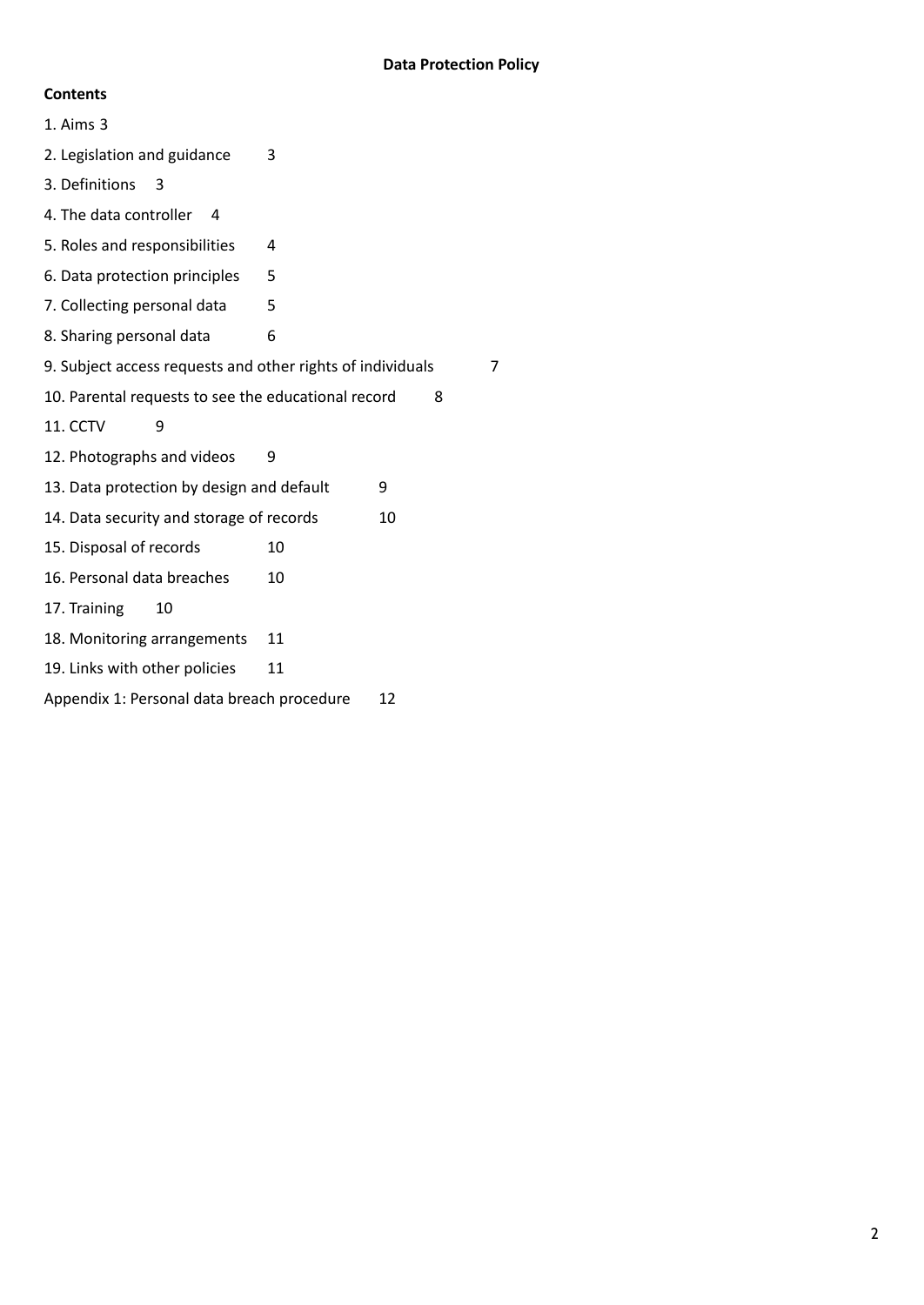## **1. Aims**

Our school aims to ensure that all personal data collected about staff, pupils, parents, governors, visitors and other individuals is collected, stored and processed in accordance with the General Data Protection [Regulation](http://data.consilium.europa.eu/doc/document/ST-5419-2016-INIT/en/pdf) (GDPR) and the provisions of the Data Protection Act 2018 (DPA 2018).

This policy applies to all personal data, regardless of whether it is in paper or electronic format.

## **2. Legislation and guidance**

This policy meets the requirements of the GDPR and the provisions of the DPA 2018. It is based on guidance published by the Information Commissioner's Office (ICO) on the [GDPR](https://ico.org.uk/for-organisations/guide-to-the-general-data-protection-regulation-gdpr/) and the ICO's code of practice for subject access [requests](https://ico.org.uk/media/for-organisations/documents/2014223/subject-access-code-of-practice.pdf).

It also reflects the ICO's code of [practice](https://ico.org.uk/media/for-organisations/documents/1542/cctv-code-of-practice.pdf) for the use of surveillance cameras and personal information.

In addition, this policy complies with our funding agreement and articles of association.

#### **3. Definitions**

| <b>Term</b>                         | <b>Definition</b>                                                                                                                               |  |
|-------------------------------------|-------------------------------------------------------------------------------------------------------------------------------------------------|--|
| <b>Personal data</b>                | Any information relating to an identified, or<br>identifiable, individual.                                                                      |  |
|                                     | This may include the individual's:                                                                                                              |  |
|                                     | Name (including initials)<br>$\bullet$                                                                                                          |  |
|                                     | Identification number<br>$\bullet$                                                                                                              |  |
|                                     | Location data<br>$\bullet$                                                                                                                      |  |
|                                     | Online identifier, such as a username                                                                                                           |  |
|                                     | It may also include factors specific to the<br>individual's physical, physiological, genetic,<br>mental, economic, cultural or social identity. |  |
| Special categories of personal data | Personal data which is more sensitive and so<br>needs more protection, including information<br>about an individual's:                          |  |
|                                     | Racial or ethnic origin<br>$\bullet$                                                                                                            |  |
|                                     | Political opinions<br>$\bullet$                                                                                                                 |  |
|                                     | Religious or philosophical beliefs<br>$\bullet$                                                                                                 |  |
|                                     | Trade union membership                                                                                                                          |  |
|                                     | Genetics                                                                                                                                        |  |
|                                     | Biometrics (such as fingerprints, retina<br>$\bullet$<br>and iris patterns), where used for<br>identification purposes                          |  |
|                                     | Health - physical or mental                                                                                                                     |  |
|                                     | Sex life or sexual orientation                                                                                                                  |  |
| <b>Processing</b>                   | Anything done to personal data, such as<br>collecting, recording, organising, structuring,                                                      |  |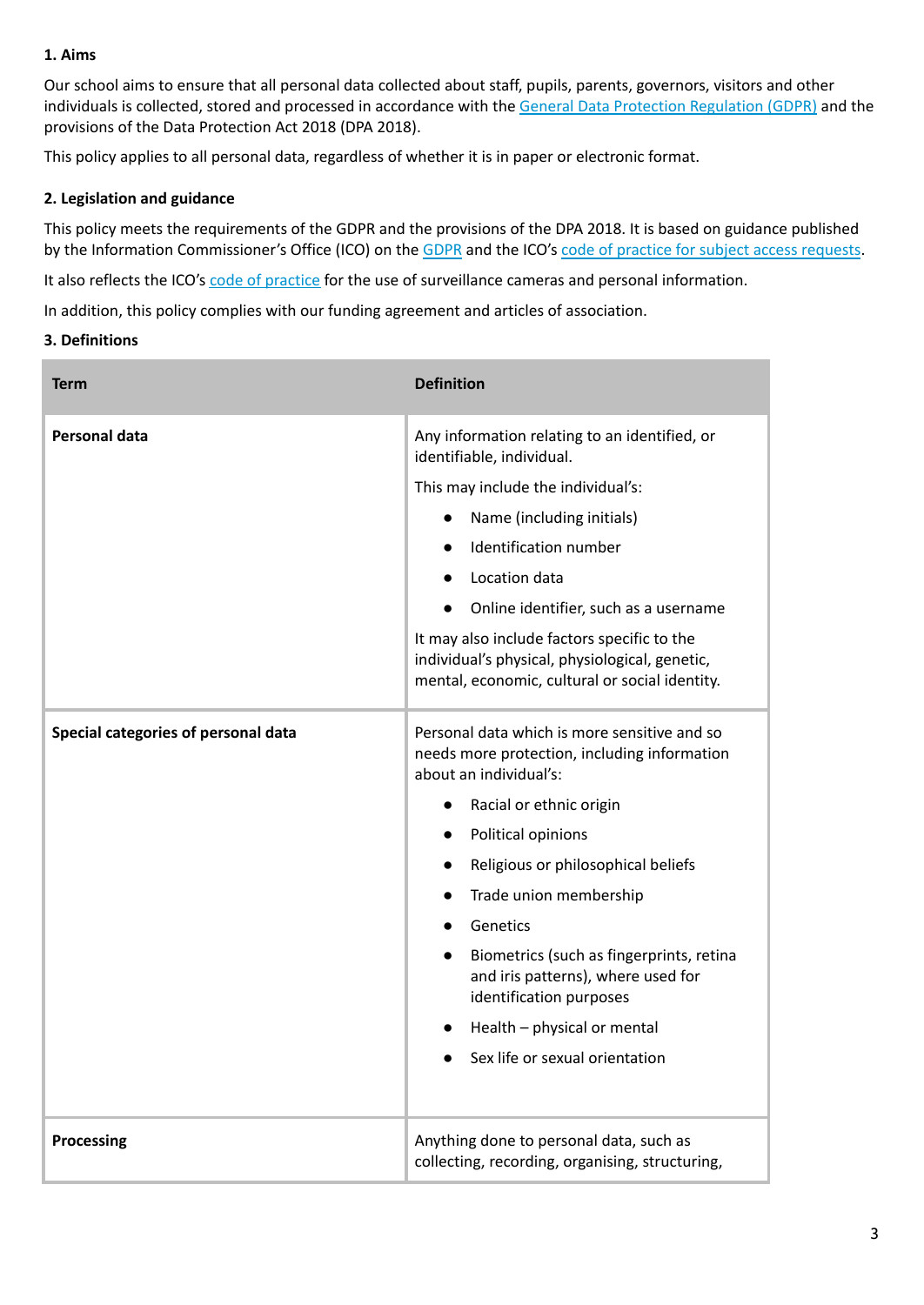|                      | storing, adapting, altering, retrieving, using,<br>disseminating, erasing or destroying.<br>Processing can be automated or manual.                         |
|----------------------|------------------------------------------------------------------------------------------------------------------------------------------------------------|
| Data subject         | The identified or identifiable individual whose<br>personal data is held or processed.                                                                     |
| Data controller      | A person or organisation that determines the<br>purposes and the means of processing of<br>personal data.                                                  |
| Data processor       | A person or other body, other than an employee<br>of the data controller, who processes personal<br>data on behalf of the data controller.                 |
| Personal data breach | A breach of security leading to the accidental or<br>unlawful destruction, loss, alteration,<br>unauthorised disclosure of, or access to personal<br>data. |

#### **4. The data controller**

Our school processes personal information relating to parents, pupils, staff, governors, visitors and others, and therefore is a data controller.

The school is registered as a data controller with the ICO and will renew this registration annually or as otherwise legally required.

#### **5. Roles and responsibilities**

This policy applies to **all staff** employed by our school, and to external organisations or individuals working on our behalf. Staff who do not comply with this policy may face disciplinary action.

#### **5.1 Local Governing Body**

The Local Governing Body of the school has overall responsibility for ensuring that our school complies with all relevant data protection obligations.

#### **5.2 Data Protection Officer**

The Data Protection Officer (DPO) is appointed by the River Learning Trust and is responsible for overseeing the implementation of this policy, monitoring our compliance with data protection law and developing related policies and guidelines where applicable.

The DPO is also the point of contact for the ICO.

Full details of the DPO's responsibilities are set out in their job description.

Our DPO is Louise Askew, Head of Governance and Compliance at River Learning Trust, and is contactable via [laskew@riverlearningtrust.org](mailto:laskew@riverlearningtrust.org).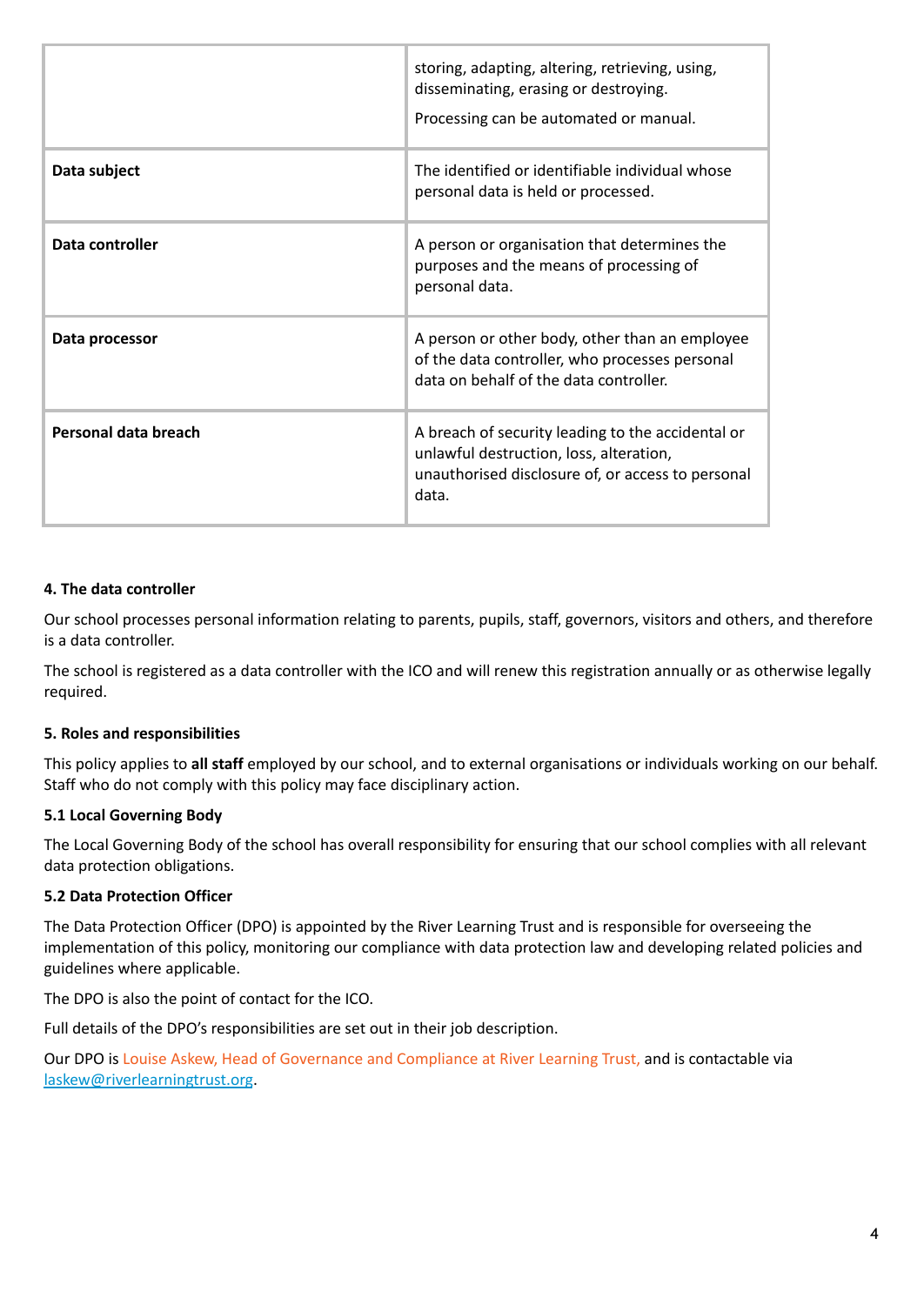## **5.3 Data Protection Lead**

The Data Protection Lead (DPL) is the staff member in our school responsible for overseeing the implementation of this policy and monitoring compliance with data protection law in the school. The DPL is the first point of contact for individuals whose data the school processes.

Our DPL is Karen Luker and is contactable via kluker@sevenfieldsprimary.org

#### **5.4 Headteacher**

The Headteacher acts as the representative of the data controller on a day-to-day basis.

#### **5.5 All staff**

Staff are responsible for:

- Collecting, storing and processing any personal data in accordance with this policy;
- Informing the school of any changes to their personal data, such as a change of address;
- Contacting the DPL in the following circumstances:
	- o With any questions about the operation of this policy, data protection law, retaining personal data or keeping personal data secure;
	- o If they have any concerns that this policy is not being followed;
	- o If they are unsure whether or not they have a lawful basis to use personal data in a particular way;
	- o If they need to rely on or capture consent, draft a privacy notice, deal with data protection rights invoked by an individual, or transfer personal data outside the European Economic Area;
	- o If there has been a data breach;
	- o Whenever they are engaging in a new activity that may affect the privacy rights of individuals;
	- o If they need help with any contracts or sharing personal data with third parties

Where applicable, the DPL will seek advice and guidance from the DPO.

#### **6. Data protection principles**

The GDPR is based on data protection principles that our school must comply with.

The principles say that personal data must be:

- Processed lawfully, fairly and in a transparent manner;
- Collected for specified, explicit and legitimate purposes;
- Adequate, relevant and limited to what is necessary to fulfil the purposes for which it is processed;
- Accurate and, where necessary, kept up to date;
- Kept for no longer than is necessary for the purposes for which it is processed;
- Processed in a way that ensures it is appropriately secure.

This policy sets out how the school aims to comply with these principles.

## **7. Collecting personal data**

## **7.1 Lawfulness, fairness and transparency**

We will only process personal data where we have one of 6 'lawful bases' (legal reasons) to do so under data protection law:

- The data needs to be processed so that the school can **fulfill a contract** with the individual, or the individual has asked the school to take specific steps before entering into a contract
- The data needs to be processed so that the school can **comply with a legal obligation**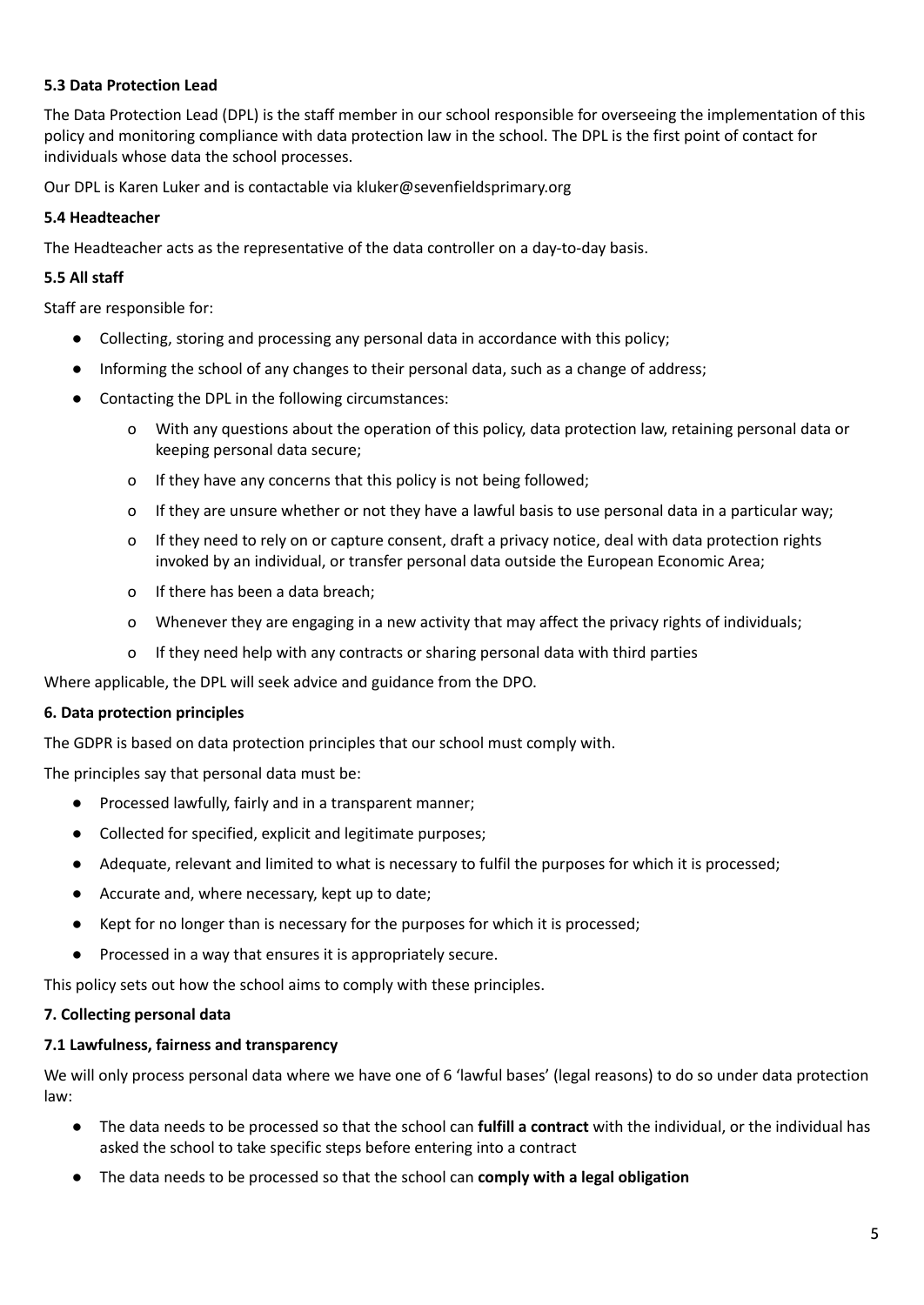- The data needs to be processed to ensure the **vital interests** of the individual e.g. to protect someone's life
- The data needs to be processed so that the school, as a public authority, can perform a task **in the public interest,** and carry out its official functions
- The data needs to be processed for the **legitimate interests** of the school or a third party (provided the individual's rights and freedoms are not overridden)
- The individual (or their parent/carer when appropriate in the case of a pupil) has freely given clear **consent**

For special categories of personal data, we will also meet one of the special category conditions for processing which are set out in the GDPR and Data Protection Act 2018.

Whenever we first collect personal data directly from individuals, we will provide them with the relevant information required by data protection law.

# **7.2 Limitation, minimisation and accuracy**

We will only collect personal data for specified, explicit and legitimate reasons. We will explain these reasons to the individuals when we first collect their data.

If we want to use personal data for reasons other than those given when we first obtained it, we will inform the individuals concerned before we do so and seek consent where necessary.

Staff must only process personal data where it is necessary in order to do their jobs.

When staff no longer need the personal data they hold, they must ensure it is deleted or anonymised. This will be done in accordance with the school's records management policy.

# **8. Sharing personal data**

We will not normally share personal data with anyone else, but may do so where:

- There is an issue with a pupil or parent/carer that puts the safety of our staff at risk
- We need to liaise with other agencies we will seek consent as necessary before doing this
- Our suppliers or contractors need data to enable us to provide services to our staff and pupils for example, IT companies. When doing this, we will:
	- o Only appoint suppliers or contractors which can provide sufficient guarantees that they comply with data protection law
	- o Establish a data sharing agreement with the supplier or contractor, either in the contract or as a standalone agreement, to ensure the fair and lawful processing of any personal data we share
	- Only share data that the supplier or contractor needs to carry out their service, and information necessary to keep them safe while working with us

We will also share personal data with law enforcement and government bodies where we are legally required to do so, including for:

- The prevention or detection of crime and/or fraud
- The apprehension or prosecution of offenders
- The assessment or collection of tax owed to HMRC
- In connection with legal proceedings
- Where the disclosure is required to satisfy our safeguarding obligations
- Research and statistical purposes, as long as personal data is sufficiently anonymised or consent has been provided

We may also share personal data with emergency services and local authorities to help them to respond to an emergency situation that affects any of our pupils or staff.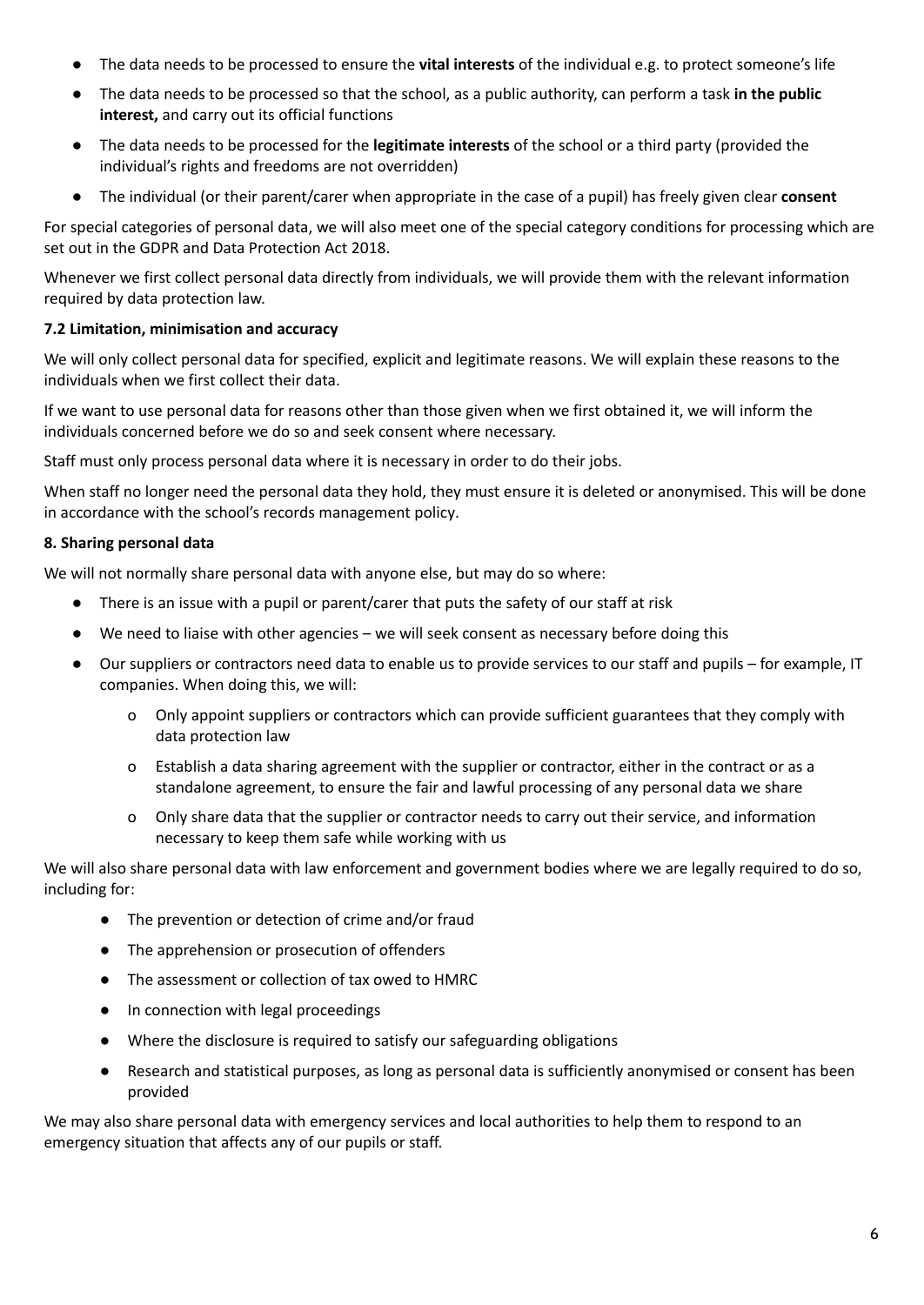Where we transfer personal data to a country or territory outside the European Economic Area, we will do so in accordance with data protection law.

# **9. Subject access requests and other rights of individuals**

## **9.1 Subject access requests**

Individuals have a right to make a 'subject access request' to gain access to personal information that the school holds about them. This includes:

- Confirmation that their personal data is being processed;
- Access to a copy of the data;
- The purposes of the data processing;
- The categories of personal data concerned;
- Who the data has been, or will be, shared with;
- How long the data will be stored for, or if this isn't possible, the criteria used to determine this period;
- The source of the data, if not the individual;
- Whether any automated decision-making is being applied to their data, and what the significance and consequences of this might be for the individual.

Subject access requests must be submitted in writing, either by letter, email or fax to the DPL [insert name and contact details here]. They should include:

- Name of individual
- Correspondence address
- Contact number and email address
- Details of the information requested

If staff receive a subject access request they must immediately forward it to the DPL. The DPL will then immediately inform the DPO and seek advice and guidance before taking any action.

## **9.2 Children and subject access requests**

Personal data about a child belongs to that child, and not the child's parents or carers. For a parent or carer to make a subject access request with respect to their child, the child must either be unable to understand their rights and the implications of a subject access request, or have given their consent.

Children aged 12 and above are generally regarded to be mature enough to understand their rights and the implications of a subject access request. Therefore, most subject access requests from parents or carers of pupils at our school may not be granted without the express permission of the pupil. This is not a rule and a pupil's ability to understand their rights will always be judged on a case-by-case basis.

## **9.3 Responding to subject access requests**

When responding to requests, we:

- May ask the individual to provide 2 forms of identification
- May contact the individual via phone to confirm the request was made
- Will respond without delay and within 1 month of receipt of the request
- Will provide the information free of charge
- May tell the individual we will comply within 3 months of receipt of the request, where a request is complex or numerous. We will inform the individual of this within 1 month, and explain why the extension is necessary

We will not disclose information if it:

● Might cause serious harm to the physical or mental health of the pupil or another individual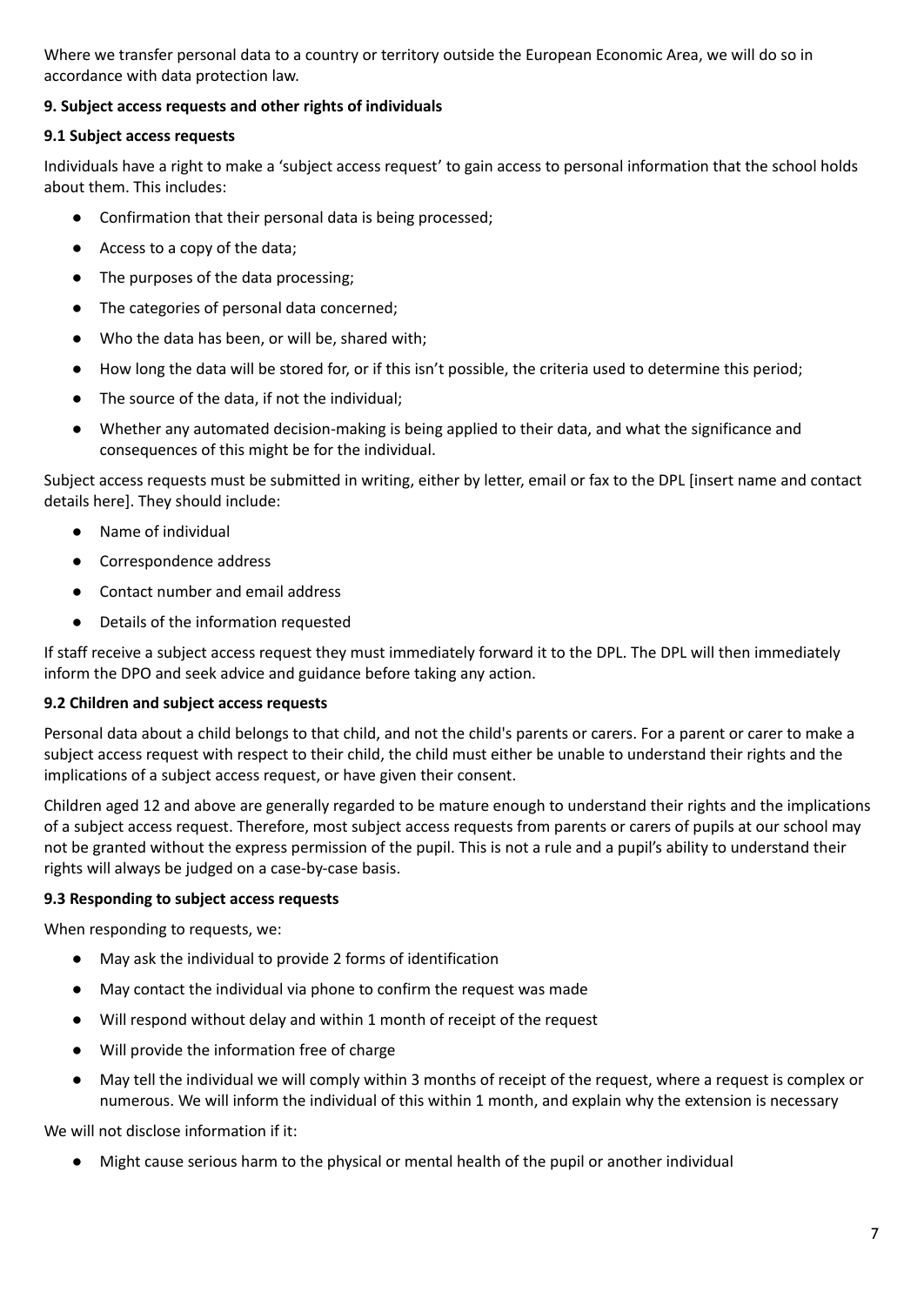- Would reveal that the child is at risk of abuse, where the disclosure of that information would not be in the child's best interests
- Is contained in adoption or parental order records
- Is given to a court in proceedings concerning the child

If the request is unfounded or excessive, we may refuse to act on it, or charge a reasonable fee which takes into account administrative costs.

A request will be deemed to be unfounded or excessive if it is repetitive or asks for further copies of the same information.

When we refuse a request, we will tell the individual why, and tell them they have the right to complain to the ICO.

## **9.4 Other data protection rights of the individual**

In addition to the right to make a subject access request (see above), and to receive information when we are collecting their data about how we use and process it (see section 7), individuals also have the right to:

- Withdraw their consent to processing at any time;
- Ask us to rectify, erase or restrict processing of their personal data, or object to the processing of it (in certain circumstances);
- Prevent use of their personal data for direct marketing;
- Challenge processing which has been justified on the basis of public interest;
- Request a copy of agreements under which their personal data is transferred outside of the European Economic Area;
- Object to decisions based solely on automated decision making or profiling (decisions taken with no human involvement, that might negatively affect them);
- Prevent processing that is likely to cause damage or distress;
- Be notified of a data breach in certain circumstances;
- Make a complaint to the ICO;
- Ask for their personal data to be transferred to a third party in a structured, commonly used and machine-readable format (in certain circumstances).

Individuals should submit any request to exercise these rights to the DPO. If staff receive such a request, they must immediately forward it to the DPO.

## **10. Parental requests to see the educational record**

As our school is an academy, parents, or those with parental responsibility, do not have an automatic parental right to free access to their child's educational record (which includes most information about a pupil). The school will decide on a case-by-case basis whether to grant such requests, bearing in mind guidance issued from time to time from the Information Commissioner's Office.

The school may make a charge for the provision of information, dependent upon the following:

- Should the information requested contain the educational record then the amount charged will be dependent upon the number of pages provided.
- Should the information requested be personal information that does not include any information contained within educational records schools can charge up to £10 to provide it.
- If the information requested is only the educational record viewing will be free, but a charge not exceeding the cost of copying the information can be made by the Headteacher.

Individuals should submit any request to exercise these rights to the DPL. If staff receive such a request, they must immediately forward it to the DPL.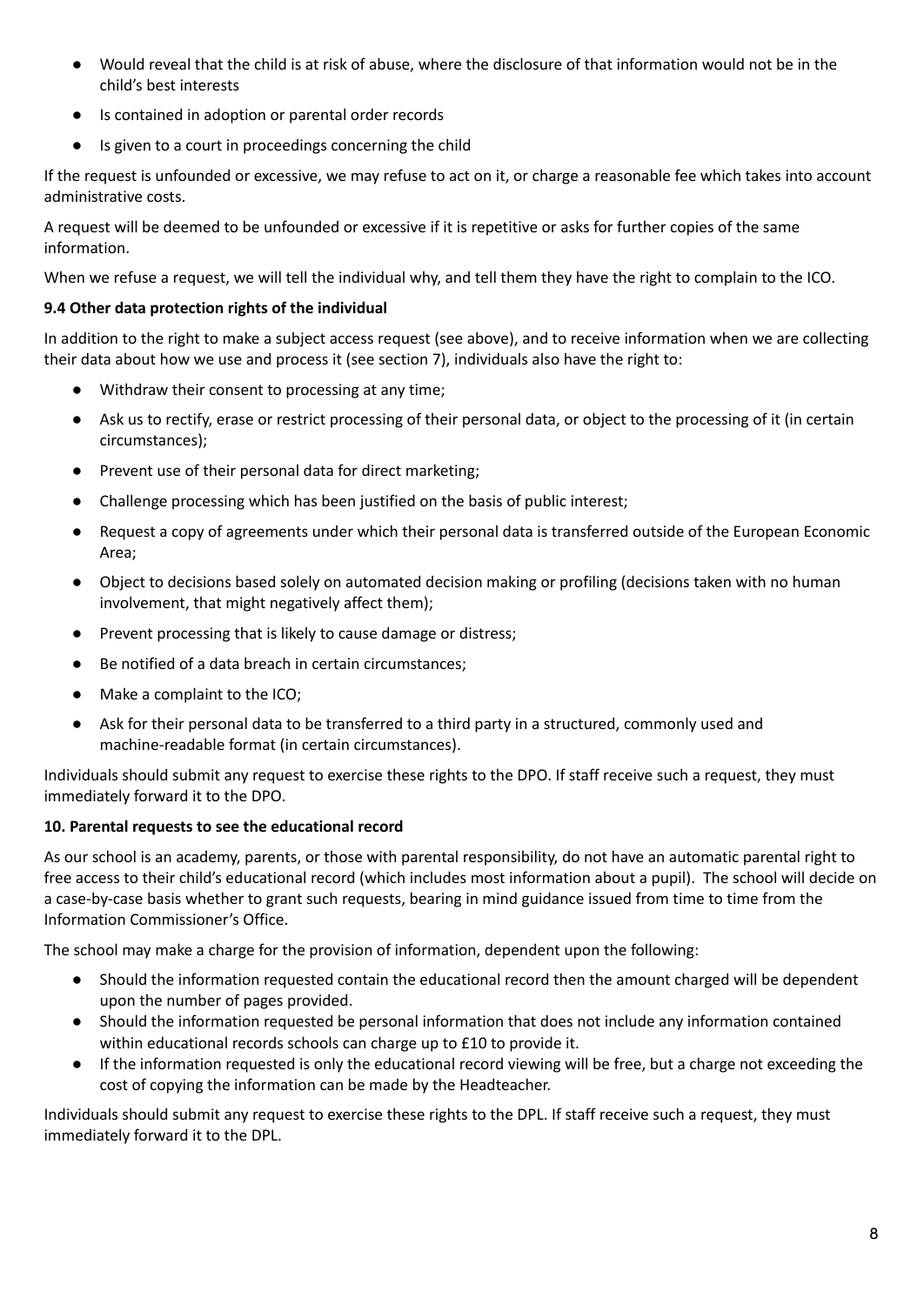## **11. CCTV**

## We use CCTV in various locations around the school site to ensure it remains safe. We will adhere to the ICO's [code](https://ico.org.uk/media/for-organisations/documents/1542/cctv-code-of-practice.pdf) of **[practice](https://ico.org.uk/media/for-organisations/documents/1542/cctv-code-of-practice.pdf) for the use of CCTV.**

We do not need to ask individuals' permission to use CCTV, but we make it clear where individuals are being recorded. Security cameras are clearly visible and accompanied by prominent signs explaining that CCTV is in use.

Recorded data will not be retained for longer than 31 days except where the image identifies an issue and is retained specifically in the context of an investigation/prosecution of that issue.

An individual has the right to request CCTV footage relating to themselves and may therefore send a Subject Access Request to Karen Luker, School Business Manager.

Any enquiries about the CCTV system should be directed to Karen Luker, School Business Manager.

## **12. Photographs and videos**

As part of our school activities, we may take photographs and record images of individuals within our school.

We will obtain written consent from parents/carers, or pupils aged 18 and over, for photographs and videos to be taken of pupils for communication, marketing and promotional materials.

Where we need parental consent, we will clearly explain how the photograph and/or video will be used to both the parent/carer and pupil. Where we don't need parental consent, we will clearly explain to the pupil how the photograph and/or video will be used.

Permitted uses may include:

- Within school on notice boards and in school magazines, brochures, newsletters, etc;
- Outside of school by external agencies such as the school photographer, newspapers, campaigns;
- Online on our school website or social media pages.

Consent can be refused or withdrawn at any time. If consent is withdrawn, we will delete the photograph or video and not distribute it further.

Written consent will also be obtained from staff members before photographs and videos of them are used for the above purposes.

See our Child Protection Policy and Guidance on use of Photographic Images for more information on our use of photographs and videos.

## **13. Data protection by design and default**

We will put measures in place to show that we have integrated data protection into all of our data processing activities, including:

- Appointing a suitable DPL, and ensuring they have the necessary resources to fulfil their duties and maintain their expert knowledge;
- Only processing personal data that is necessary for each specific purpose of processing, and always in line with the data protection principles set out in relevant data protection law (see section 6);
- Completing privacy impact assessments where the school's processing of personal data presents a high risk to rights and freedoms of individuals, and when introducing new technologies (the DPO will advise on this process);
- Integrating data protection into internal documents including this policy, any related policies and privacy notices;
- Regularly training members of staff on data protection law, this policy, any related policies and any other data protection matters; we will also keep a record of attendance;
- Regularly conducting reviews and audits to test our privacy measures and make sure we are compliant;
- Maintaining records of our processing activities, including: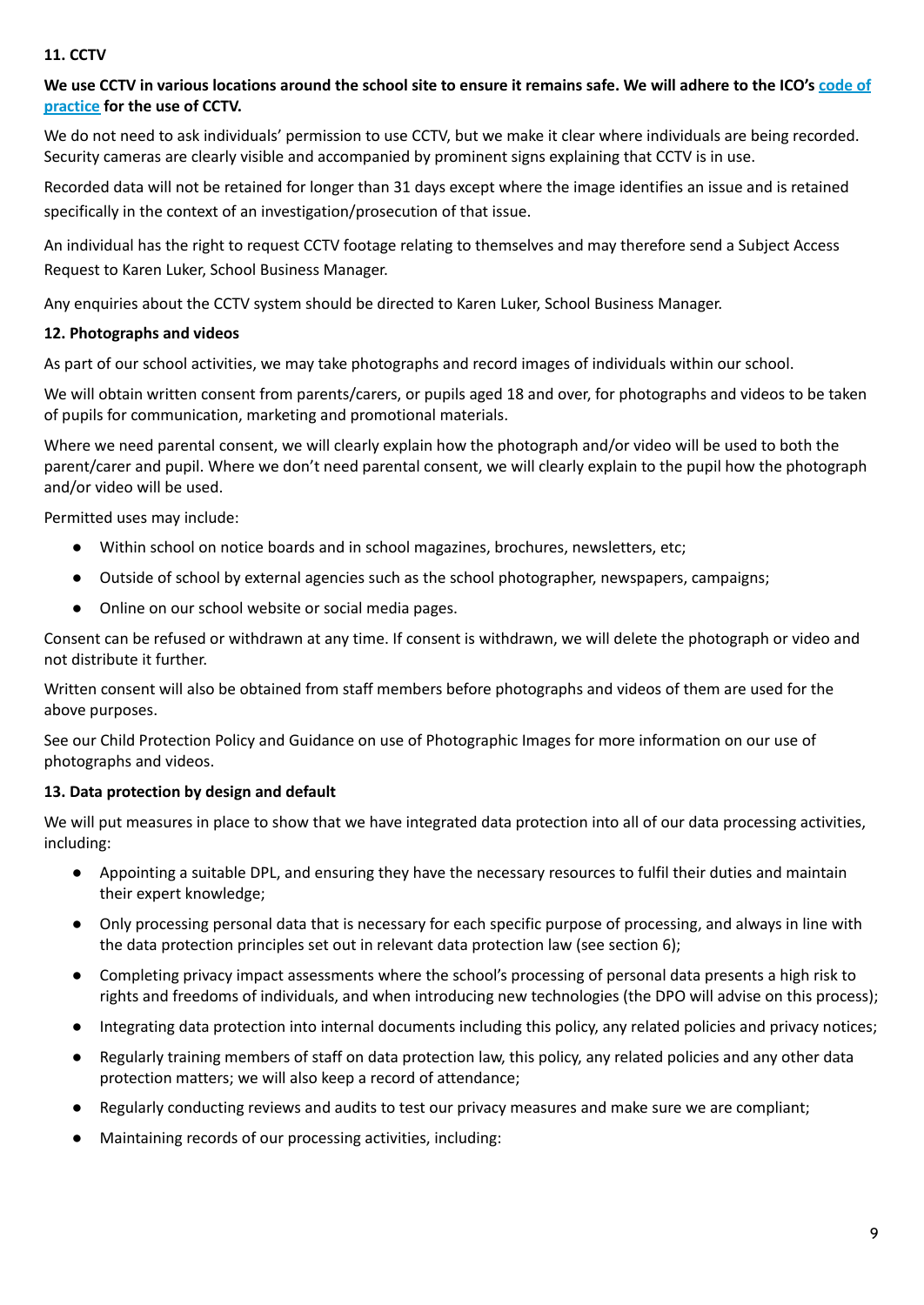- o For the benefit of data subjects, making available the name and contact details of our school and DPL and the Trust's DPO and all information we are required to share about how we use and process their personal data (via our privacy notices)
- o For all personal data that we hold, maintaining an internal record of the type of data, data subject, how and why we are using the data, any third-party recipients, how and why we are storing the data, retention periods and how we are keeping the data secure

# **14. Data security and storage of records**

We will protect personal data and keep it safe from unauthorised or unlawful access, alteration, processing or disclosure, and against accidental or unlawful loss, destruction or damage.

In particular:

- Paper-based records and portable electronic devices, such as laptops and hard drives that contain personal data are kept securely when not in use;
- Papers containing confidential personal data must not be left on office and classroom desks, on staffroom tables, pinned to notice/display boards, or left anywhere else where there is general access;
- Passwords that are at least 8 characters long containing letters and numbers are used to access school computers, laptops and other electronic devices. Staff and pupils are required to change their passwords at regular intervals and keep them secure;
- Encryption software is used to protect all portable devices and removable media, such as laptops and USB devices;
- Staff, pupils or governors who store personal information on their personal devices are expected to follow the same security procedures as for school-owned equipment (see our Acceptable Use Policy and Staff Handbook);
- Where we need to share personal data with a third party, we carry out due diligence and take reasonable steps to ensure it is stored securely and adequately protected (see section 8).

## **15. Disposal of records**

Personal data that is no longer needed will be disposed of securely. Personal data that has become inaccurate or out of date will also be disposed of securely, where we cannot or do not need to rectify or update it.

For example, we will shred or incinerate paper-based records, and overwrite or delete electronic files. We may also use a third party to safely dispose of records on the school's behalf. If we do so, we will require the third party to provide sufficient guarantees that it complies with data protection law.

# **16. Personal data breaches**

The school will make all reasonable endeavours to ensure that there are no personal data breaches.

In the unlikely event of a suspected data breach, we will follow the procedure set out in appendix 1.

When appropriate, we will report the data breach to the ICO within 72 hours. Such breaches in a school context may include, but are not limited to:

- A non-anonymised dataset being published on the school website which shows the exam results of pupils eligible for the pupil premium;
- Safeguarding information being made available to an unauthorised person;
- The theft of a school laptop containing non-encrypted personal data about pupils.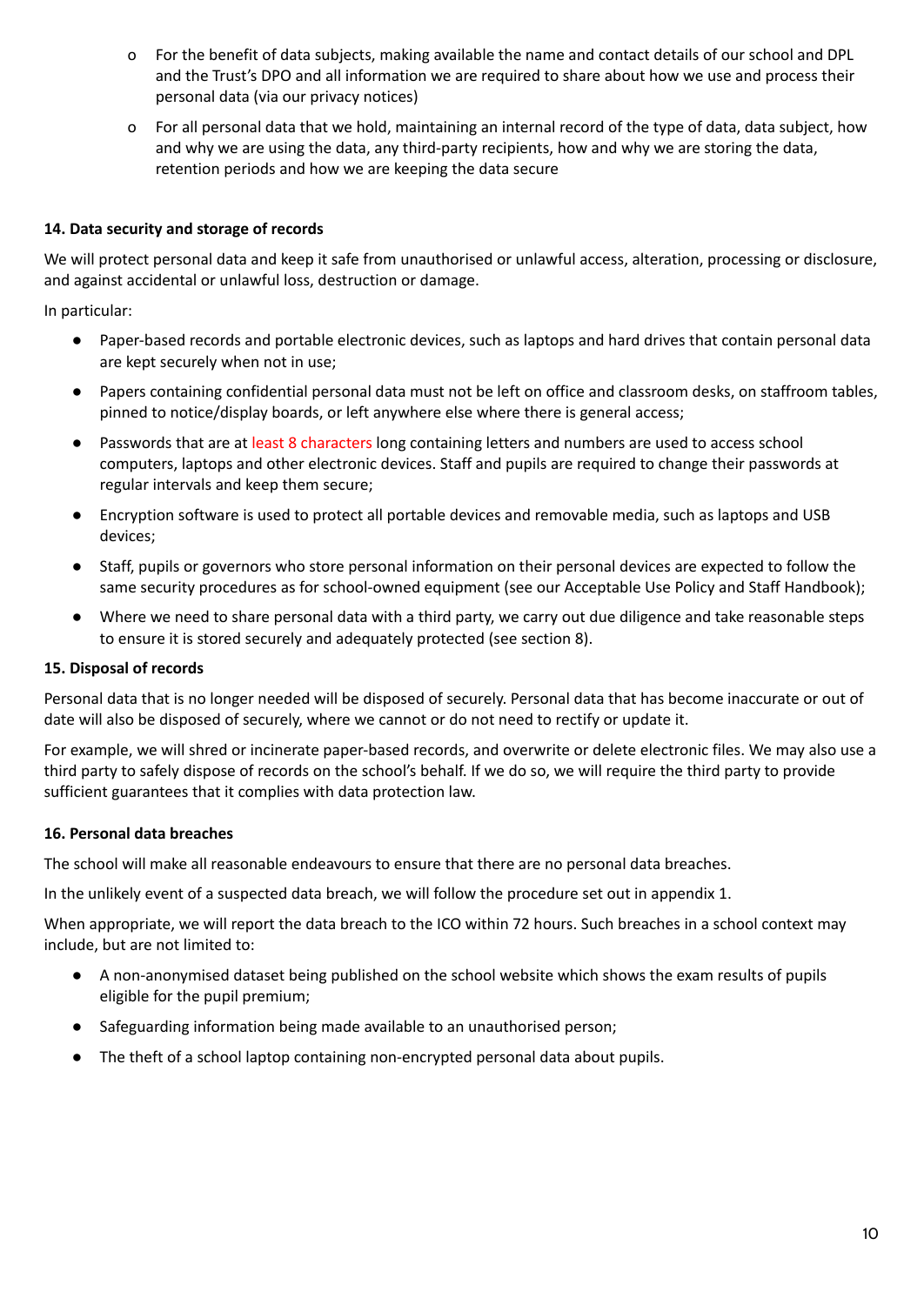# **17. Training**

All staff and governors are provided with data protection training as part of their induction process.

Data protection will also form part of continuing professional development, where changes to legislation, guidance or the school's processes make it necessary.

# **18. Monitoring arrangements**

The DPL is responsible for monitoring the implementation of this policy in school.

This policy will be reviewed and updated if necessary when the Data Protection Bill receives royal assent and becomes law (as the Data Protection Act 2018) – if any changes are made to the bill that affect our school's practice. Otherwise, or from then on, this policy will be reviewed **every 2 years** and shared with the full governing board.

## **19. Links with other policies**

This data protection policy should be read in conjunction with the following Trust policies:

- **Records Management Policy**
- Staff IT Acceptable Use Policy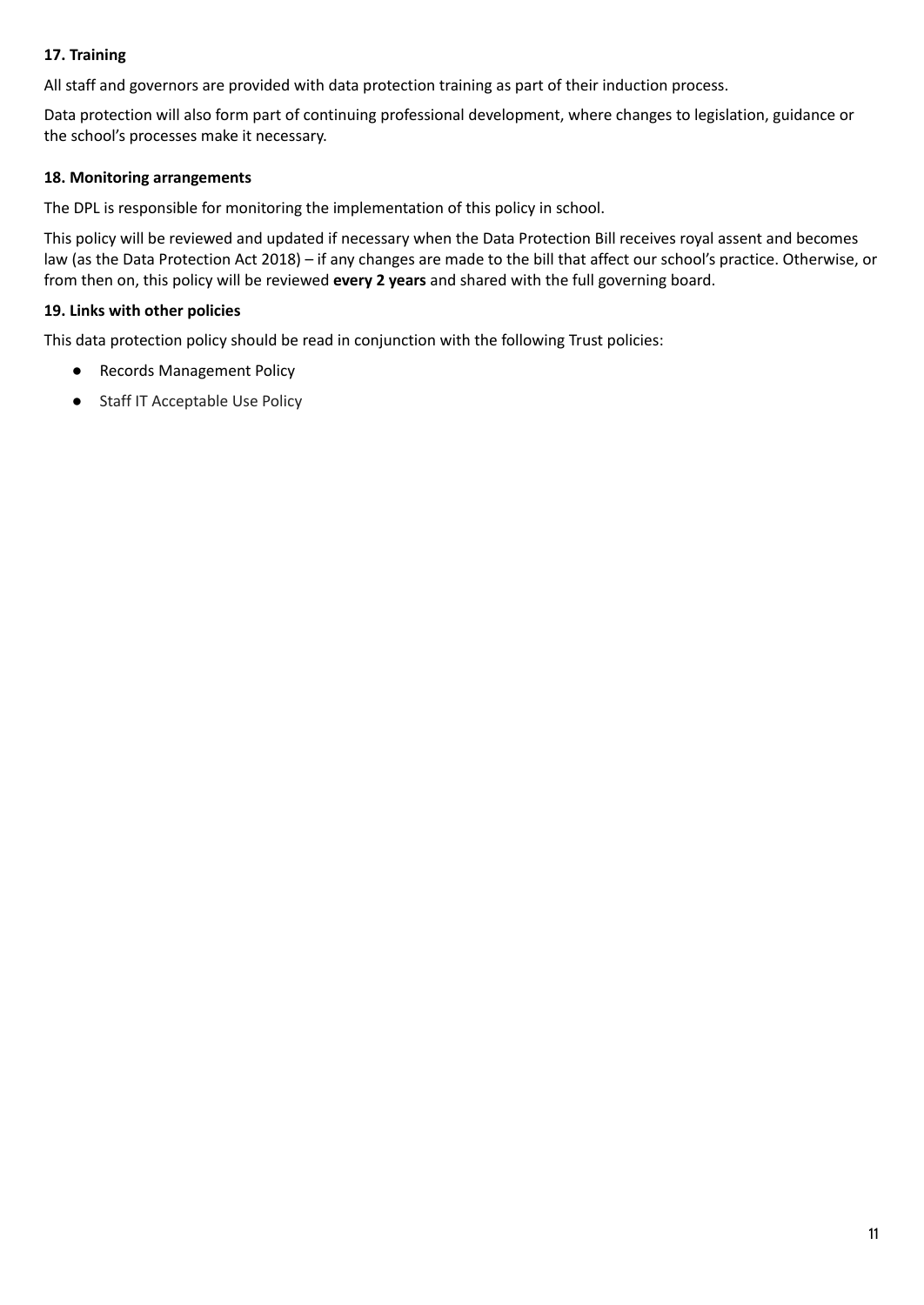## <span id="page-11-0"></span>**Appendix 1: Personal data breach procedure**

This procedure is based on [guidance](https://ico.org.uk/for-organisations/guide-to-the-general-data-protection-regulation-gdpr/personal-data-breaches/) on personal data breaches produced by the ICO.

- On finding or causing a breach, or potential breach, the staff member or data processor must immediately notify the DPL who will then inform the DPO who will offer help and guidance in dealing with the breach.
- The DPL will investigate the report and determine whether a breach has occurred. To decide, the DPL will consider whether personal data has been accidentally or unlawfully:
	- o Lost
	- o Stolen
	- o Destroyed
	- o Altered
	- o Disclosed or made available where it should not have been
	- o Made available to unauthorised people
- The DPL will alert the headteacher and the chair of governors.
- The DPL will make all reasonable efforts to contain and minimise the impact of the breach, assisted by relevant staff members or data processors where necessary. (Actions relevant to specific data types are set out at the end of this procedure).
- The DPL and DPO will assess the potential consequences, based on how serious they are, and how likely they are to happen.
- The DPL and DPO will work out whether the breach must be reported to the ICO. This must be judged on a case-by-case basis. To decide, the DPL and DPO will consider whether the breach is likely to negatively affect people's rights and freedoms, and cause them any physical, material or non-material damage (e.g. emotional distress), including through:
	- o Loss of control over their data
	- o Discrimination
	- o Identify theft or fraud
	- o Financial loss
	- o Unauthorised reversal of pseudonymisation (for example, key-coding)
	- o Damage to reputation
	- o Loss of confidentiality
	- o Any other significant economic or social disadvantage to the individual(s) concerned.

If it is likely that there will be a risk to people's rights and freedoms, the DPO must notify the ICO.

- The DPO will document the decision (either way) in case it is challenged at a later date by the ICO or an individual affected by the breach. Documented decisions are stored on the school's computer system
- Where the ICO must be notified, the DPO will do this via the 'report a breach' page of the ICO [website](https://ico.org.uk/for-organisations/report-a-breach/) within 72 hours. As required, the DPO will set out:
	- o A description of the nature of the personal data breach including, where possible:
		- The categories and approximate number of individuals concerned;
		- The categories and approximate number of personal data records concerned.
	- o The name and contact details of the DPO;
	- o A description of the likely consequences of the personal data breach;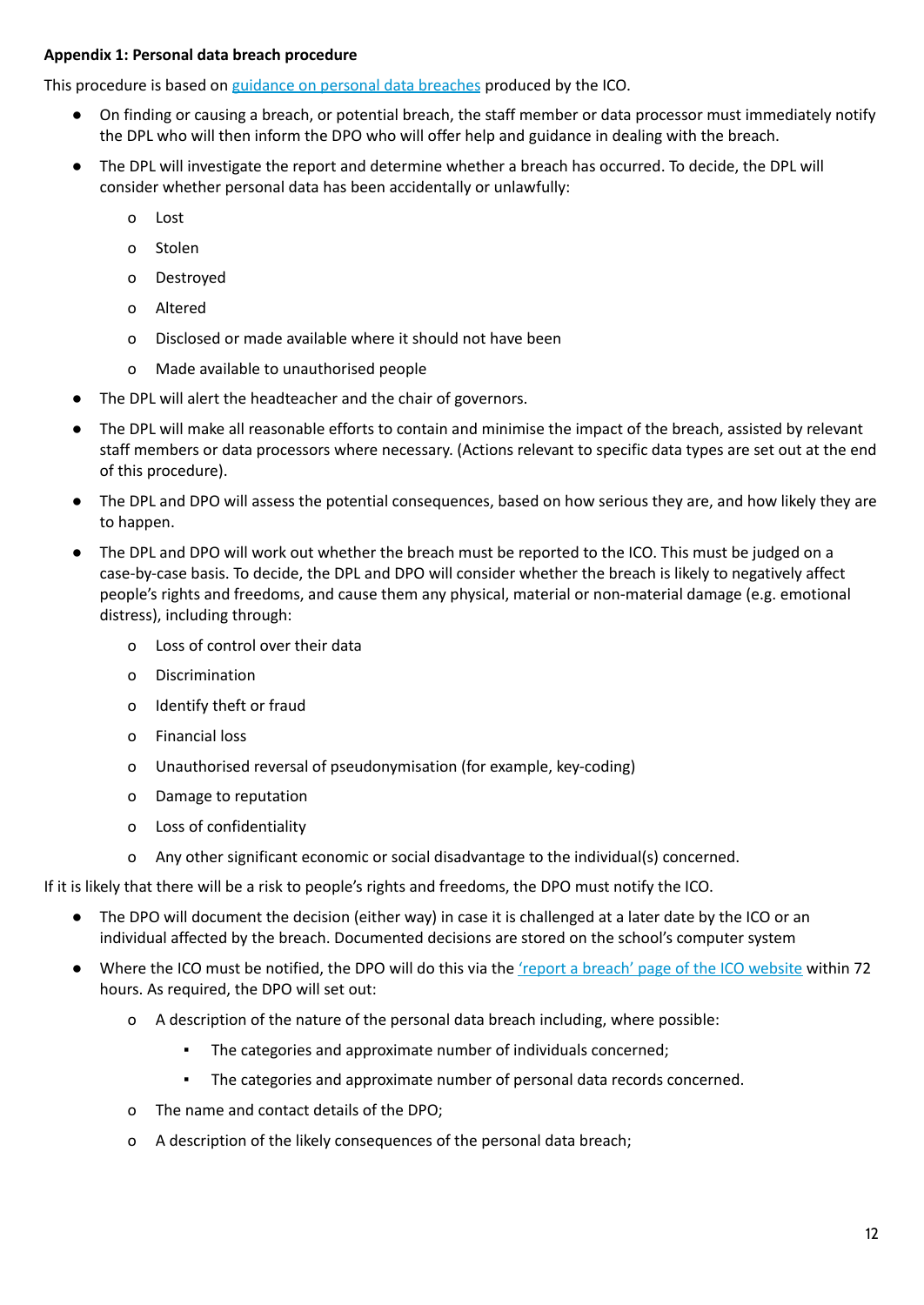- o A description of the measures that have been, or will be taken, to deal with the breach and mitigate any possible adverse effects on the individual(s) concerned.
- If all the above details are not yet known, the DPO will report as much as they can within 72 hours. The report will explain that there is a delay, the reasons why, and when the DPO expects to have further information. The DPO will submit the remaining information as soon as possible
- The DPO will also assess the risk to individuals, again based on the severity and likelihood of potential or actual impact. If the risk is high, the DPO will promptly inform, in writing, all individuals whose personal data has been breached. This notification will set out:
	- o The name and contact details of the DPO;
	- o A description of the likely consequences of the personal data breach;
	- o A description of the measures that have been, or will be, taken to deal with the data breach and mitigate any possible adverse effects on the individual(s) concerned.
- The DPO will notify any relevant third parties who can help mitigate the loss to individuals for example, the police, insurers, banks or credit card companies.
- The DPO will document each breach, irrespective of whether it is reported to the ICO. For each breach, this record will include the:
	- o Facts and cause
	- o Effects
	- o Action taken to contain it and ensure it does not happen again (such as establishing more robust processes or providing further training for individuals).

Records of all breaches will be stored on the school's computer system.

The DPO, DPL and headteacher will meet to review what happened and how it can be stopped from happening again. This meeting will happen as soon as reasonably possible.

#### **Actions to minimise the impact of data breaches**

We will take the actions set out below to mitigate the impact of different types of data breach, focusing especially on breaches involving particularly risky or sensitive information. We will review the effectiveness of these actions and amend them as necessary after any data breach.

The following sets out examples of the relevant actions we will take for different types of risky or sensitive personal data *processed by the school. For example:*

#### *Sensitive information being disclosed via email (including safeguarding records)*

- *● If special category data (sensitive information) is accidentally made available via email to unauthorised individuals, the sender must attempt to recall the email as soon as they become aware of the error*
- Members of staff who receive personal data sent in error must alert the sender and the DPL as soon as they *become aware of the error.*
- If the sender is unavailable or cannot recall the email for any reason, the DPL will ask the IT Services to recall it.
- In any cases where the recall is unsuccessful, the DPL will contact the relevant unauthorised individuals who received the email, explain that the information was sent in error, and request that those individuals delete the *information and do not share, publish, save or replicate it in any way.*
- The DPL will ensure we receive a written response from all the individuals who received the data, confirming that *they have complied with this request.*
- The DPL will carry out an internet search to check that the information has not been made public; if it has, we *will contact the publisher/website owner or administrator to request that the information is removed from their website and deleted*